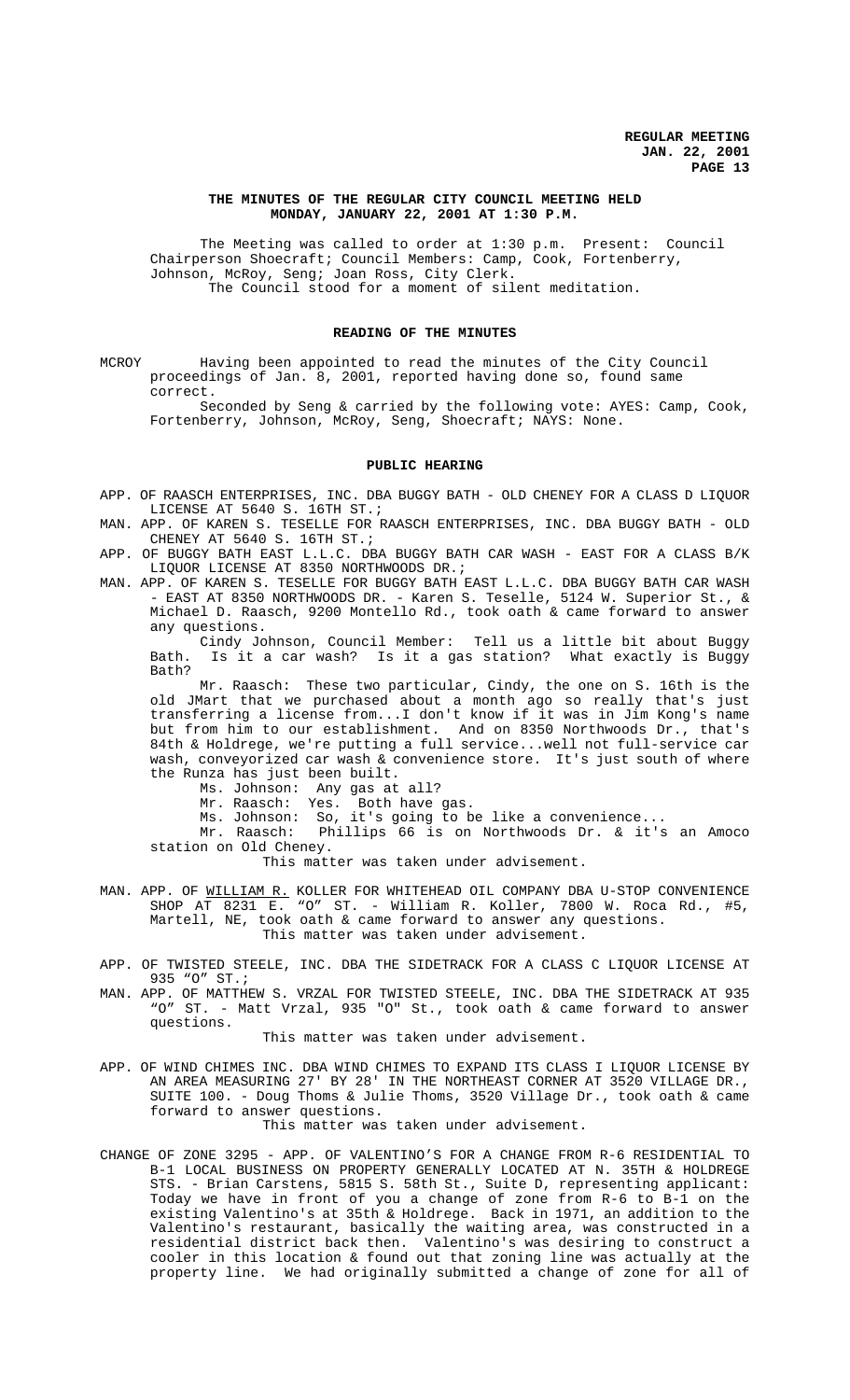> Lot 3 & Staff had come up with the idea of just zoning the east 14' & we concurred with that & Planning Commission had recommended approval of that 9-0 & would answer any questions that you may have. This matter was taken under advisement.

AMENDING ORDINANCE 17705 RELATING TO THE PAY SCHEDULES OF EMPLOYEES WHOSE CLASSIFICATIONS ARE ASSIGNED TO THE PAY RANGE PREFIXED BY THE LETTER "C" BY CREATING THE JOB CLASSIFICATIONS OF "TRANSFER EMERGENCY MEDICAL TECHNICIAN" & "TRANSFER PARAMEDIC" - CLERK: And for the record, the Personnel Dept. has requested second & third readings on this item today along with a motion to add the emergency clause. Did you wish to wait until the voting session?

Jerry Shoecraft, Council Chair: Yes, that's fine.

Jon Camp, Council Member: I just had one question if Georgia Glass could answer that. Who are the numbers of people affected by this & is this in relation to the emergency or the new routine or service on ambulance service.

Georgia Glass, Personnel Director: This is relative to the nonemergency transport that the Fire Dept.'s now going to be doing. The nonemergency ambulance transport. And these will be civilian positions in the Fire Dept. & we're talking about hiring 6 individuals, 3 Transfer EMT's & 3 Transfer Paramedics.

Mr. Camp: So, they just come under a general contract with the City?

Ms. Glass: They'll be City employees. This matter was taken under advisement.

SPECIAL PERMIT 1830A - APP. OF RICHARD SPEIDELL TO AMEND THE MANDARIN COURT COM-MUNITY UNIT PLAN (C.U.P.) TO REDUCE THE PRIVATE ROADWAY MANDARIN CT. FROM 20' TO 16' ON PROPERTY GENERALLY LOCATED AT 4811 MANDARIN CIR. - Richard Speidell, 3820 "J" St.: I appreciate the opportunity to speak in front of the Council today. I'd like to simply say that we accept the conditions that were placed on the narrowing of the drive width as proposed & approved by the Planning Commission & we hope that the Council supports this moving forward. I will additionally say simply that the neighbor had requested less concrete in their comments as this project came through initially & we feel like that helps address some of the things that they had asked for.

This matter was taken under advisement.

REAPPOINTING SARAH PORTO & MARY BECK TO THE LINCOLN-LANCASTER WOMEN'S COMMISSION FOR 3-YR. TERMS EXPIRING JAN. 1, 2004 - Bob Valentine, 2660 Park Ave.: How are people selected for the Lincoln-Lancaster Women's Commission? Who appoints them & makes the recommendation?

Bonnie Coffey, Executive Director of Lincoln-Lancaster Women's Commission: Commissioners are appointed through a process by which Commissioners can forward names of people that they would like to see on the Commission. Most of those names are given by the Mayor's Office, Jennifer Brinkman handles that. The Mayor selects those to be forwarded to the County Commission. They're approved at County Commission & then they are forwarded to the City Council for their approval.

Mr. Valentine: Are common, ordinary day citizens, housewives, men allowed to make suggestions?

Ms. Coffey: Yes.

Mr. Valentine: And how does that process take place?

Mr. Coffey: Oh, to make suggestions, um, that process would probably take place at the Mayor's Office. We have appointment applications. Anyone who's interested in becoming a commissioner can fill one of those out & submit one of those.

Mr. Valentine: The reason I raise this issue is that in my opinion, the opinion of many citizens in Lincoln, the Lincoln-Lancaster County Commission on the Status of Women is a very political organization that excludes many women & many interests of many women from its organization. And also advocates political positions that should not be advocated by an organization that receives public funds.

Annette McRoy, Council Member: I'd just like to say as a former board member of the Women's Commission, I was not recruited by anyone. I had read about them & filled out the talent application along with some other...this was before I was a City Council person, I think I was still in college actually but I became interested in serving on one of the many City's task force & that was one I had selected & had met with Bonnie Coffey. But, basically, I went & applied for the...you know, asked for the next opening & see if I could become a Commissioner when they (inaudible) opening so I've served on it for a number of years & I've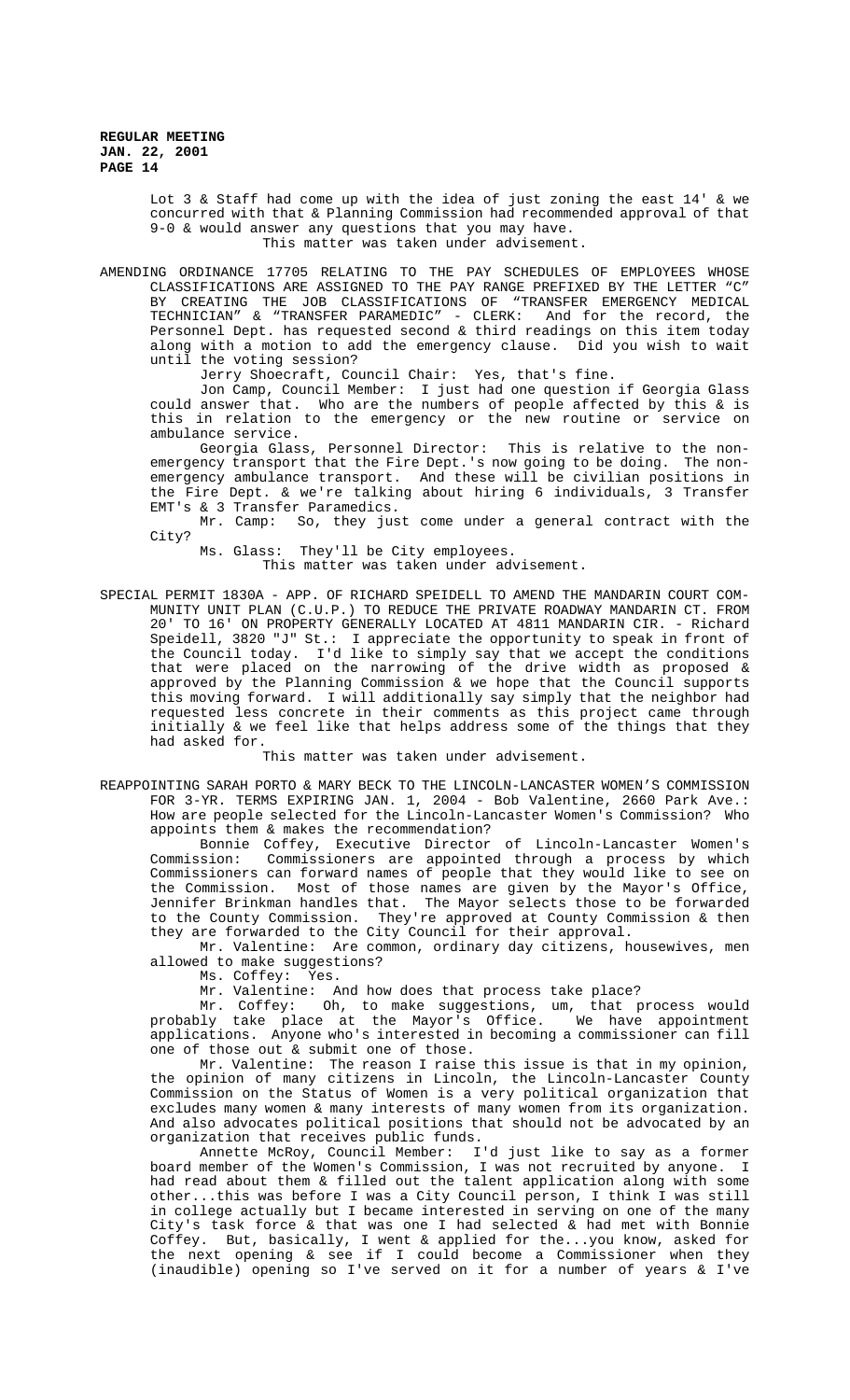recommended people, different people. I think there's been a variety of people who I've met through there who I wouldn't have met otherwise including housewives, everyday average citizens. I consider myself, you know, probably...

Mr. Valentine: Well, it's not fair for me to attack an organization that is made up primarily of women. And I feel very awkward standing before this group today to say that I have deep personal concerns about the Lincoln-Lancaster Commission on the Status of Women. But I do. I have a thick file & in future meetings & especially when it comes for budget considerations at a time when this City is facing severe budget restrictions. I think we ought to take a hard look at this organization. Either that or maybe we need a Lincoln-Lancaster County Commission on the Status of Guys, you know, because we got a lot of problems too.

Ms. McRoy: Granted but there are two men who serve on the Commission. As long as I've been familiar with them, there's always been two spots filled by men.

Mr. Valentine: There are positions which I will not raise today in this meeting advocated by the Lincoln-Lancaster County Commission on the Status of Women which should not be advocated by a group which is suppose to be apolitical which is suppose to be neutral in political issues. I mean they were very active in the recent election & yet many of us who oppose the positions that they adopted as the Lincoln-Lancaster County Commission on the Status of Women. We have to fund, out of our pockets, with our tax money & it's not right & so I'm curious as to how this little group, this nifty little group that's sort of inbred, in my opinion, & I'm just giving my opinions, nominates people to be on it year after year after year so that they can take their trips & hand out their plaques & have their dinners & I'm just wondering if we're getting out bucks worth especially when they advocate positions which may not be in the interest of the general public.

Jeff Fortenberry, Council Member: Mister Valentine, if you ever would have a suggestion for someone who you'd want to serve, you can also forward that to Council Members. It's not just suppose to, although I expect it traditionally has come from within the organization itself, but if there is an opportunity to broaden the pool of applicants I think that

would be very well.<br>Mr. Valentine: I think your point in well taken. I think if there are any women listening today who've spoken with me who lament the fact that they have lost control or have no participation for their particular views in contemporary society, I would urge them to come down here & speak before the Commission & perhaps make application to be on the Lincoln-Lancaster County Commission on the Status of Women to advocate positions other than those positions currently being advocated from a rather inbred, small, radical group of what I call radical women. Thank you. This matter was taken under advisement.

# **MISCELLANEOUS BUSINESS**

Bob Valentine, 2660 Park Ave., came forward & presented a copy of a letter sent out by Jerry Shoecraft to Lincoln residents on Council stationery regarding the emergency ambulance service provider which be believed to be a campaign letter; doesn't believe it should have been sent on Council stationery nor paid for by City funds. Mister Shoecraft responded that due to the questions the Council was receiving on the ambulance issue, he felt it was justified to be sent on Council stationery & for the funds to come from his \$6,000 discretionary fund that each Council Member receives. [A copy of this information is on file in the Office of the City Clerk.} **(53B)**

This matter was taken under advisement.

### **ORDINANCES - 3RD READING**

AMENDING ORDINANCE 17705 RELATING TO THE PAY SCHEDULES OF EMPLOYEES WHOSE CLASSIFICATIONS ARE ASSIGNED TO THE PAY RANGE PREFIXED BY THE LETTER "C" BY CREATING THE JOB CLASSIFICATIONS OF "TRANSFER EMERGENCY MEDICAL TECH-NICIAN" & "TRANSFER PARAMEDIC" - CLERK read an ordinance, introduced by Annette McRoy, amending Section 3 of Ord. 17705 relating to the pay schedules of employees whose classifications are assigned to the pay range which is prefixed by the letter "C" by creating the job classifications of "Transfer Emergency Medical Technician" & "Transfer Paramedic"; & declaring an emergency, the third time. **(See further Council Action under "ORDINANCES - 1ST & 2ND READING".)**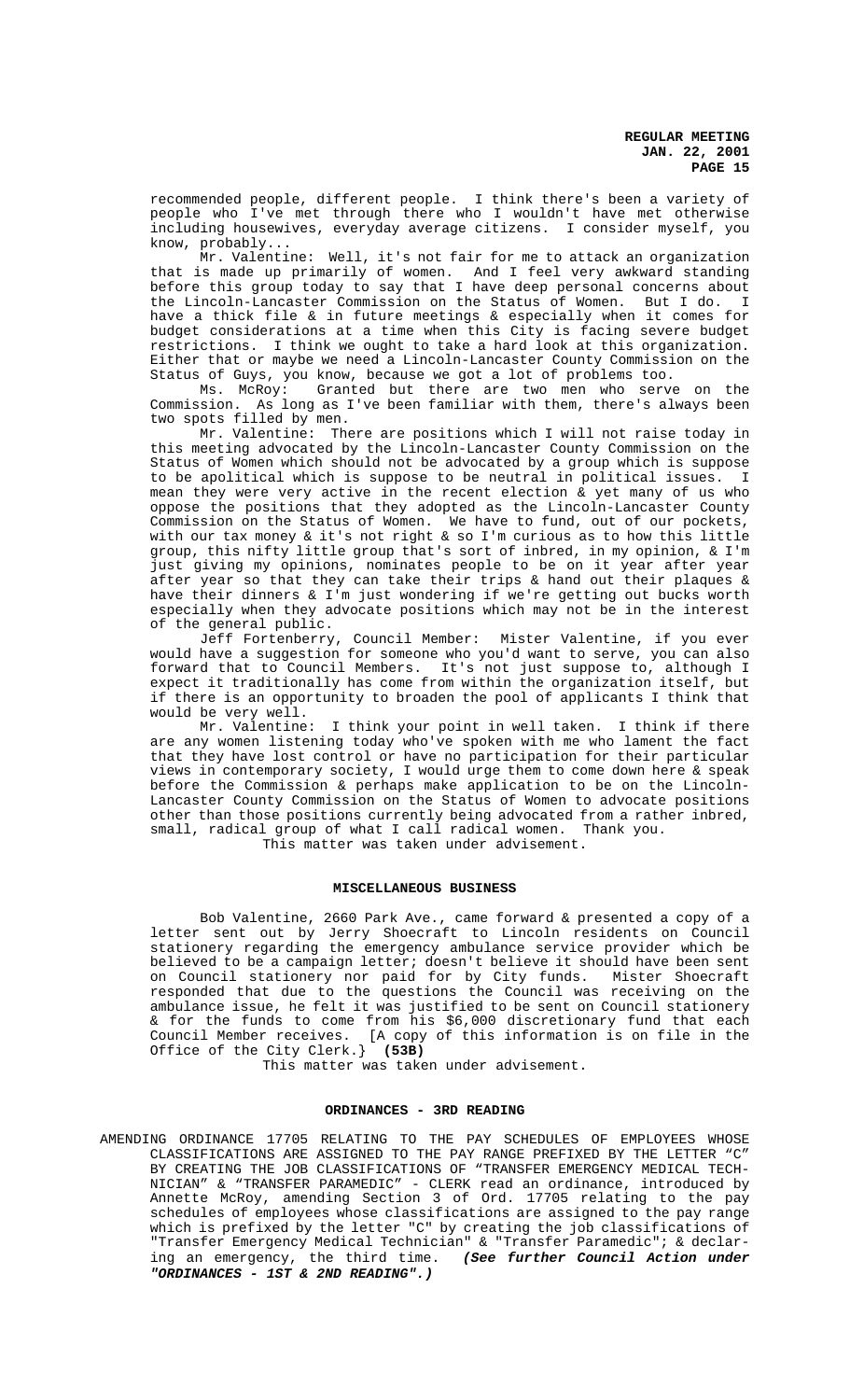MCROY Moved to pass the ordinance as amended.

Seconded by Cook & carried by the following vote: AYES: Camp, Cook, Fortenberry, Johnson, McRoy, Seng, Shoecraft; NAYS: None.

The ordinance, being numbered **17781**, is recorded in Ordinance Book 24, Page

DISESTABLISHING THE DOWNTOWN CORE MANAGEMENT & ENHANCEMENT DIST. WITHIN AN AREA IN DOWNTOWN LINCOLN BETWEEN 10TH ST. & CENTENNIAL MALL, & BETWEEN Q & M STS. - CLERK read an ordinance, introduced by Cindy Johnson, to disestablish the Downtown Core Management & Enhancement Dist. under the authority of the Business Improvement Dist. Act (Neb. Rev. Stat. § 19-4015 et. seq. Reissue 1997) previously established within an area in downtown Lincoln between 10th St. & Centennial Mall, & between Q & M Sts., the third time.

JOHNSON Moved to pass the ordinance as read. Seconded by Seng & carried by the following vote: AYES: Camp, Cook, Fortenberry, Johnson, McRoy, Seng, Shoecraft; NAYS: None.

The ordinance, being numbered **17782**, is recorded in Ordinance Book 24, Page

DISESTABLISHING THE DOWNTOWN PERIMETER MANAGEMENT & ENHANCEMENT DIST. WITHIN AN AREA IN DOWNTOWN LINCOLN BETWEEN 7TH ST. & 17TH ST. , & R & H STS. - CLERK read an ordinance, introduced by Cindy Johnson to disestablish the Downtown Perimeter Management & Enhancement Dist. under the authority of the Business Improvement Dist. Act (<u>Neb. Rev. Stat.</u> § 19-4015 et. seq. Reissue 1997) previously established within an area in downtown between 7th St. & 17th St., & between R & H Sts., the third time.

JOHNSON Moved to pass the ordinance as read.

Seconded by Seng & carried by the following vote: AYES: Camp, Cook, Fortenberry, Johnson, McRoy, Seng, Shoecraft; NAYS: None.

The ordinance, being numbered **17783**, is recorded in Ordinance Book 24, Page

#### **SPECIAL PERMITS**

SPECIAL PERMIT 1830A - APP. OF RICHARD SPEIDELL TO AMEND THE MANDARIN COURT C.U.P. TO REDUCE THE PRIVATE ROADWAY MANDARIN CT. FROM 20' TO 16' ON PROPERTY GENERALLY LOCATED AT 4811 MANDARIN CIR. - CLERK read the following resolution, introduced by Coleen Seng, who moved its adoption: A-80655 MHEREAS, Richard Speidell & Earthworks, L.L.C. have submitted an application designated as Special Permit 1830A for authority to amend Mandarin Court C.U.P. consisting of three dwelling units to reduce the width of the private roadway named Mandarin Ct. from 20' to 16' on property located at 4811 Mandarin Circle, & legally described to wit:

Lot 4, Block 2, Pioneer Heights, & the ½ of vacated Capitol Parkway adjacent thereto & Outlot "A", Pioneers Heights, & the ½ of vacated Capitol Parkway adjacent thereto, located in the Northeast Quarter of Section 10, Township 9 North, Range 7 East of the 6th P.M., Lancaster County, Nebraska,

WHEREAS, the real property adjacent to the area included within the site plan for this community unit plan will not be adversely affected; & WHEREAS, said site plan together with the terms & conditions hereinafter set forth are consistent with the intent & purpose of Title 27 of the LMC to promote the public health, safety, & general welfare.

NOW, THEREFORE, BE IT RESOLVED by the City Council of the City of Lincoln, Nebraska:

That the App. of Richard Speidell & Earthworks, L.L.C., hereinafter referred to as "Permittee", to amend Mandarin Court C.U.P. consisting of three dwelling units, to reduce the width of the private roadway named Mandarin Ct. from 20' to 16', on the property legally described above, be & the same is hereby granted under the provisions of Section 27.63.320 & Chapter 27.65 of the LMC upon condition that construction & operation of said community unit plan be in strict compliance with said application, the site plan, & the following additional express terms, conditions, & requirements:

1. This permit approves a reduction of the standard width from 20' to 16' for Mandarin Ct., a private roadway serving less than 30 parking spaces, provided the Permittee provides two feet of crushed rock on each side of the private roadway.

2. Before receiving building permits:

- a. The Permittee must submit a revised & reproducible final plan & five copies to the Planning Dept. that includes the revisions requested by LES.
- b. The construction plans must conform to the approved plans.
- c. A final plat of Mandarin Ct. must be approved by the City or the Director of Planning.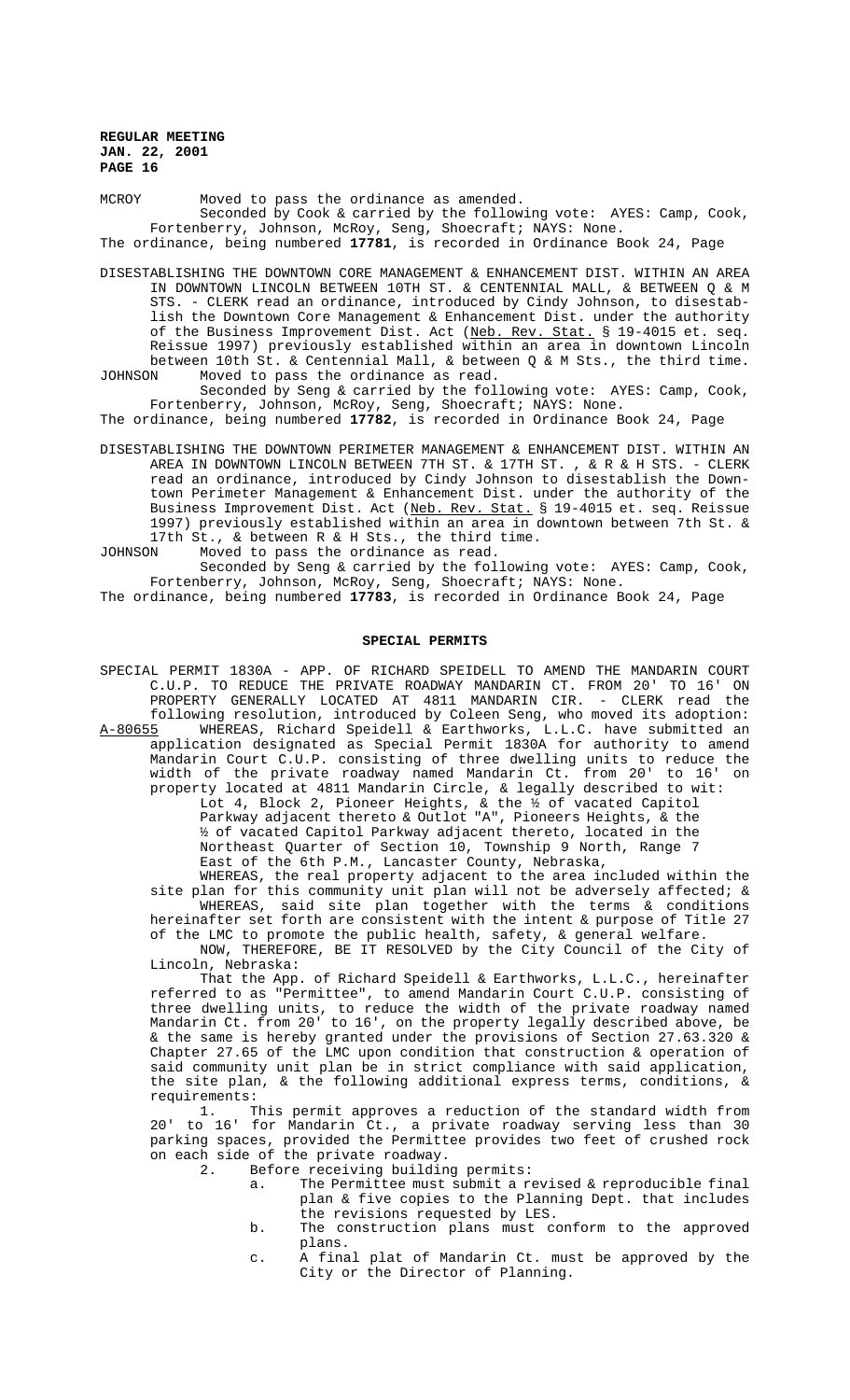3. Before occupying the new dwelling units all development & construction must be completed in conformance with the approved plans.

4. All privately-owned improvements must be permanently maintained by the Permittee or an appropriately established homeowners association approved by the City Attorney.

5. The site plan approved by this permit shall be the basis for all interpretations of setbacks, yards, locations of buildings, location of parking & circulation elements, & similar matters.

6. The terms, conditions, & requirements of this resolution shall be binding & obligatory upon the Permittee, his successors, & assigns. The building official shall report violations to the City Council which may revoke the special permit or take such other action as may be necessary to gain compliance.

7. The Permittee shall sign & return the City's letter of acceptance to the City Clerk within 30 days following approval of the special permit, provided, however, said 30-day period may be extended up to six months by administrative amendment. The City Clerk shall file a copy of the resolution approving the special permit & the letter of acceptance with the Register of Deeds, filing fees therefor to be paid in advance by the Permittee.

8. The site plan as approved with this resolution voids & supersedes all previously approved site plans, however all resolutions approving previous permits remain in force unless specifically amended by this resolution.

Introduced by Coleen Seng

Seconded by Seng & carried by the following vote: AYES: Camp, Cook, Fortenberry, Johnson, McRoy, Seng, Shoecraft; NAYS: None.

# **PETITIONS & COMMUNICATIONS**

# **THE FOLLOWING WERE REFERRED TO THE PLANNING DEPT.:**

Change of Zone 3292 - App. of Planning Director to create a new LMC Section 27.53, Interstate I-80 Entryway Dist., an overlay district.

Change of Zone 3302 - App. of Rolf Edward Shasteen for a change from R-2 to O-2 on property generally located at 857 S. 48th St.

- Change of Zone 3303 App. of Aspen Builder for a change from AGR to R-3 on property generally located at SW 27th & W. "A" Sts.
- UNL MICROBIOLOGIST REPORT OF WATER TESTED FOR THE MONTH OF DEC., 2000 CLERK presented said report which was placed on file in the Office of the City Clerk. **(35-01)**

SETTING HEARING DATE OF MON., JAN. 29, 2001 AT 5:30 P.M. ON THE APP. OF ST. PATRICK'S FESTIVAL TO HOLD A RAFFLE IN THE CITY OF LINCOLN FOR THE PERIOD OF FEB. 2 THRU MARCH 17, 2001 - CLERK requested a motion.<br>JOHNSON So moved.

So moved. Seconded by Seng & carried by the following vote: AYES: Camp, Cook, Fortenberry, Johnson, McRoy, Seng, Shoecraft; NAYS: None.

### **REPORTS TO CITY OFFICERS**

CLERK'S LETTER & MAYOR'S APPROVAL OF ORDINANCES & RESOLUTIONS PASSED ON JAN. 8, 2001 - CLERK presented said report which was placed on file in the Office of the CLERK.

INVESTMENT OF FUNDS - CLERK read the following resolution, introduced by Coleen Seng, who moved its adoption:

A-80662 BE IT HEREBY RESOLVED BY THE CITY COUNCIL of the City of Lincoln, Nebraska: That the attached list of investments be confirmed & approved, & the City Treasurer is hereby directed to hold said investments until maturity unless otherwise directed by the City Council. (Investments beginning 12/29/00)

Introduced by Coleen Seng

Seconded by Johnson & carried by the following vote: AYES: Camp, Cook, Fortenberry, Johnson, McRoy, Seng, Shoecraft; NAYS: None.

INVESTMENT OF FUNDS - CLERK read the following resolution, introduced by Coleen Seng, who moved its adoption:

A-80663 BE IT HEREBY RESOLVED BY THE CITY COUNCIL of the City of Lincoln, Nebraska:

That the attached list of investments be confirmed & approved, & the City Treasurer is hereby directed to hold said investments until maturity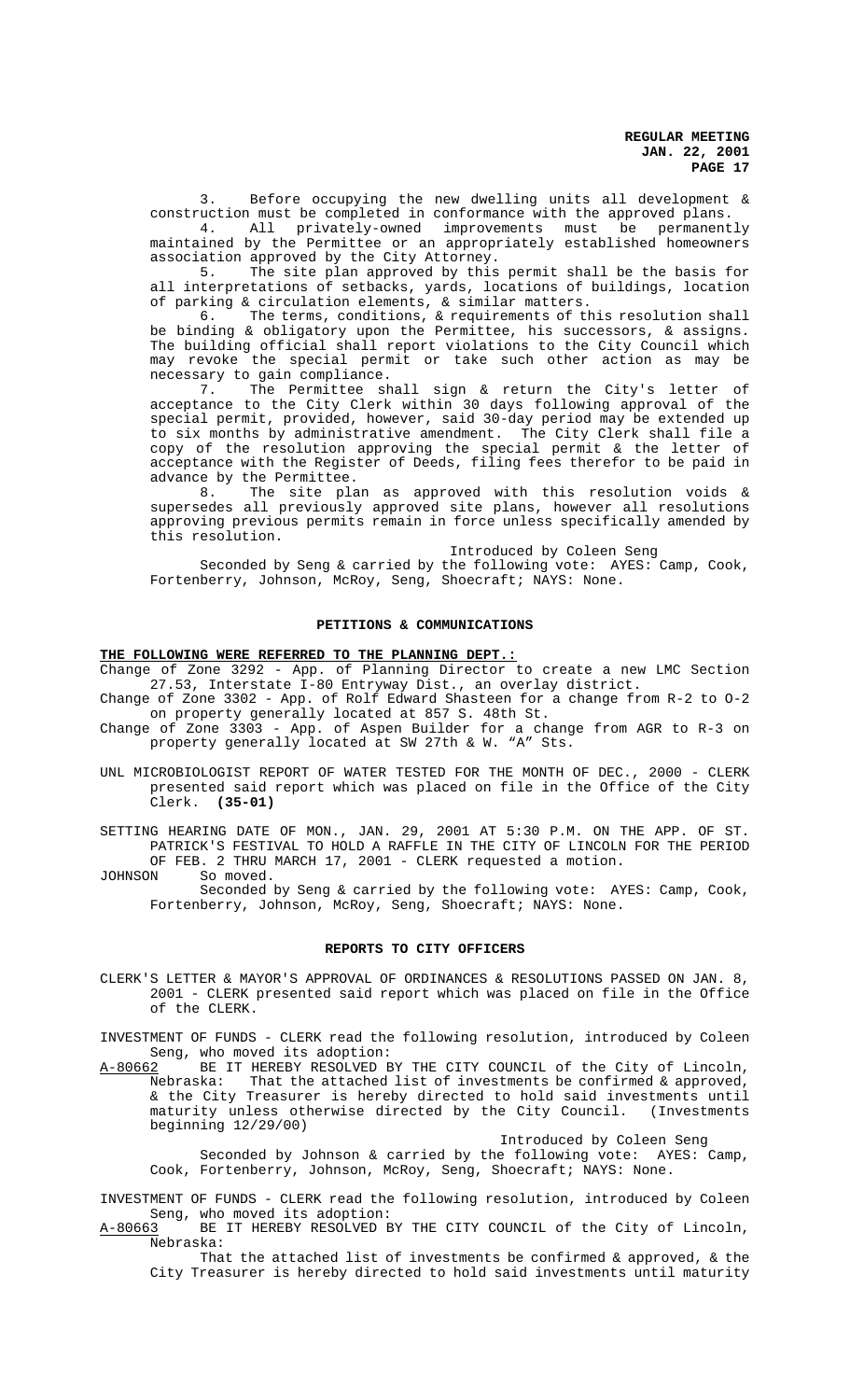> unless otherwise directed by the City Council. (Investments beginning 01/05/01)

> Introduced by Coleen Seng Seconded by Johnson & carried by the following vote: AYES: Camp, Cook, Fortenberry, Johnson, McRoy, Seng, Shoecraft; NAYS: None.

REPORTS FROM CITY TREASURER OF TELECOMM. OCC. TAX DUE AS FOLLOWS: **4th Quarter, 2000:** Winstar Wireless, Inc.; **Nov. 2000:** MCI Telecomms., Global Crossing Telecomms.; **Dec., 2000:** One Call Comms. - CLERK presented said report which was placed on file in the Office of the City Clerk. **(20)**

ORDERING CONSTRUCTION OF WATER DIST. 1181 GENERALLY LOCATED ALONG GLADSTONE FROM 35TH TO 36TH STS. & 36TH ST. FROM GLADSTONE TO HARTLEY - CLERK read the following resolution, introduced by Coleen Seng, who moved its adoption:<br>A-80651 WHEREAS, the City Council of Lincoln, Nebraska, acting under Article WHEREAS, the City Council of Lincoln, Nebraska, acting under Article VI, Section 2 of the Home Rule Charter for said City, has created Water Dist. 1181 through passage of Ord. 17771 which water district is located along Gladstone, 35th St. to 36th St.; & 36th St., Gladstone to Hartley. WHEREAS, it is deemed necessary for the general health, welfare  $\&$ safety of the City of Lincoln, & more so for the health, welfare & safety of the benefited property included within Water Dist. 1181 that said district be constructed;

NOW, THEREFORE, BE IT RESOLVED by the City Council of the City of Lincoln, Nebraska, that Water Dist. 1181 is hereby ordered constructed. Introduced by Coleen Seng

Seconded by Johnson & carried by the following vote: AYES: Camp, Cook, Fortenberry, Johnson, McRoy, Seng, Shoecraft; NAYS: None.

ACCEPTING THE REPORT OF NEW & PENDING CLAIMS AGAINST THE CITY & APPROVING DISPOSITION OF CLAIMS SET FORTH THEREIN FOR THE PERIOD OF DEC. 1-31, 2000 - CLERK read the following resolution, introduced by Coleen Seng, who moved its adoption:

A-80658 BE IT RESOLVED by the City Council of the City of Lincoln, Nebraska: That the claims listed in the attached report, marked as Exhibit "A", dated Jan. 2, 2001, of various new & pending tort claims filed against the City of Lincoln with the Office of the City Attorney or the Office of the City Clerk, as well as claims which have been disposed of, are hereby received as required by Neb. Rev. Stat. § 13-905 (Reissue 1997). The dispositions of claims by the Office of the City Attorney, as shown by the attached report, are hereby approved:

| DENTED                  |             | ALLOWED               |          |
|-------------------------|-------------|-----------------------|----------|
| Kim Roehrs Lary         | \$25,000.00 | Daniel J. & Elizabeth |          |
| Paul M. Galliart        | 110.00      | Elsener               | \$370.48 |
| Jeffrey M. Nelson       | 45.00       | Jodi Henning          | 177.82   |
| William Hulka & Laverna |             | Alice E. Land         | 100.00   |
| Warner                  | 6,000.00    |                       |          |
| Robert W. Ginn          | 1,892.73    |                       |          |

The City Attorney is hereby directed to mail to the various claimants listed herein a copy of this resolution which shows the final disposition of their claim.

Introduced by Coleen Seng

Seconded by Johnson & carried by the following vote: AYES: Camp, Cook, Fortenberry, Johnson, McRoy, Seng, Shoecraft; NAYS: None.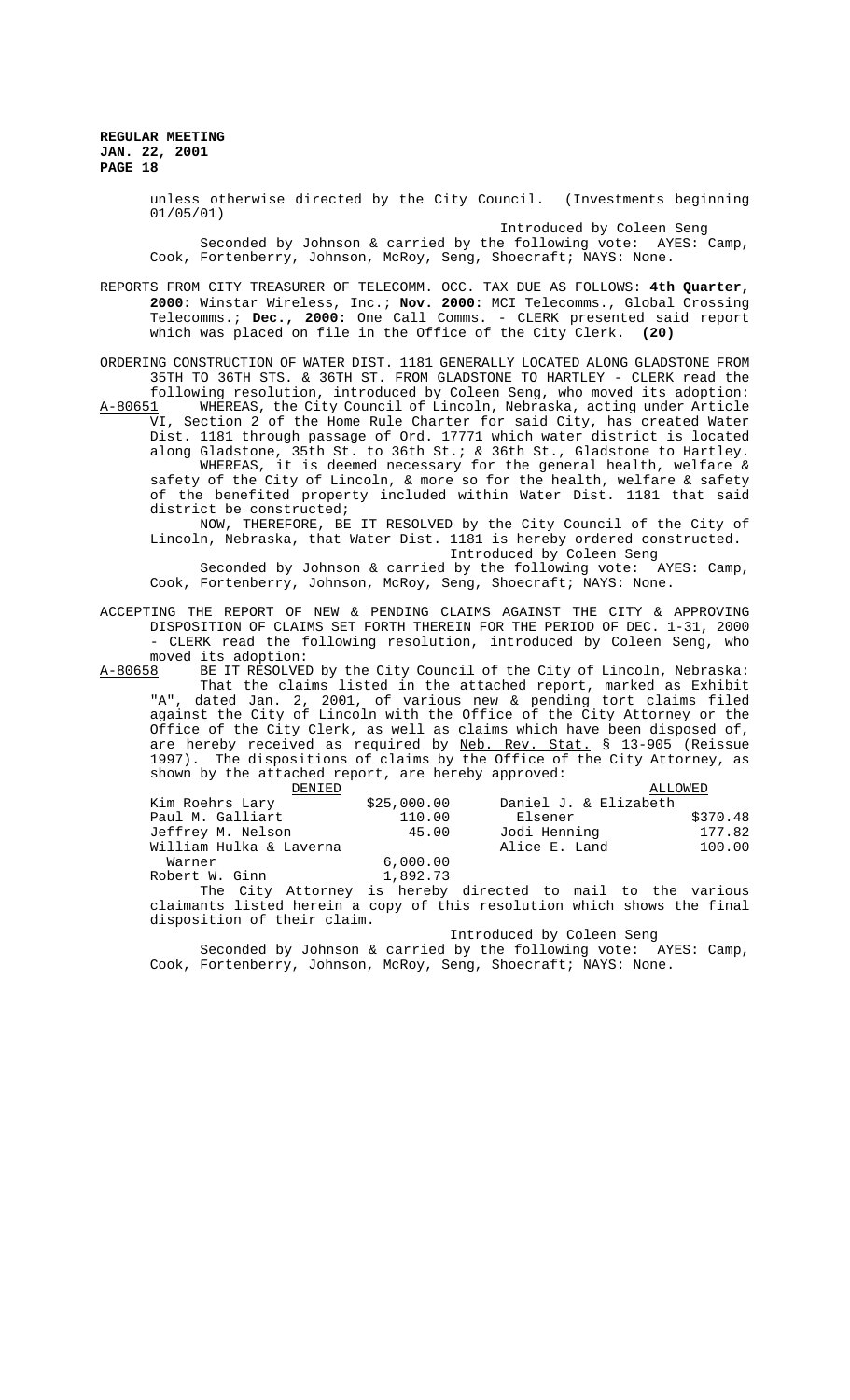## **OTHER RESOLUTIONS**

APP. OF RAASCH ENTERPRISES, INC. DBA BUGGY BATH - OLD CHENEY FOR A CLASS D LIQUOR LICENSE AT 5640 S. 16TH ST. - CLERK read the following resolution, introduced by Jeff Fortenberry, who moved its adoption for approval:

A-80641 BE IT RESOLVED by the City Council of the City of Lincoln, Nebraska: That after hearing duly had as required by law, consideration of the facts of this application, the Nebraska Liquor Control Act, & the pertinent City ordinances, the City Council recommends that the App. of Raasch Enterprises, Inc. dba Buggy Bath - Old Cheney for a Class D liquor license at 5640 S. 16th St., Lincoln, Nebraska, for the license period ending April 30, 2001, be approved with the condition that the premise complies in every respect with all city & state regulations. The City Clerk is directed to transmit a copy of this resolution to the Nebraska Liquor Control Commission.

Introduced by Jeff Fortenberry

Seconded by Johnson & carried by the following vote: AYES: Camp, Cook, Fortenberry, Johnson, McRoy, Seng, Shoecraft; NAYS: None.

- MAN. APP. OF KAREN S. TESELLE FOR RAASCH ENTERPRISES, INC. DBA BUGGY BATH OLD CHENEY AT 5640 S. 16TH ST. - CLERK read the following resolution, introduced by Coleen Seng, who moved its adoption for approval:
- A-80642 WHEREAS, Raasch Enterprises, Inc. dba Buggy Bath Old Cheney located at 5640 S. 16th St., Lincoln, Nebraska has been approved for a Retail

Class D liquor license, & now requests that Karen S. TeSelle be named manager; WHEREAS, Karen S. TeSelle appears to be a fit & proper person to

manage said business. NOW, THEREFORE, BE IT RESOLVED by the City Council of the City of

Lincoln, Nebraska:

That after hearing duly had as required by law, consideration of the facts of this application, the Nebraska Liquor Control Act, & the pertinent City ordinances, the City Council recommends that Karen S. TeSelle be approved as manager of this business for said licensee. The City Clerk is directed to transmit a copy of this resolution to the Nebraska Liquor Control Commission.

Introduced by Coleen Seng

Seconded by Johnson & carried by the following vote: AYES: Camp, Cook, Fortenberry, Johnson, McRoy, Seng, Shoecraft; NAYS: None.

APP. OF BUGGY BATH EAST L.L.C. DBA BUGGY BATH CAR WASH - EAST FOR A CLASS B/K LIQUOR LICENSE AT 8350 NORTHWOODS DR. - CLERK read the following resolu-

tion, introduced by Jeff Fortenberry, who moved its adoption for approval:<br>A-80643 BE IT RESOLVED by the City Council of the City of Lincoln, Nebraska: BE IT RESOLVED by the City Council of the City of Lincoln, Nebraska: That after hearing duly had as required by law, consideration of the facts of this application, the Nebraska Liquor Control Act, & the pertinent City ordinances, the City Council recommends that the App. of Buggy Bath East L.L.C. dba Buggy Bath Car Wash - East for a Class B/K liquor license at 8350 Northwoods Dr., Lincoln, Nebraska, for the license period ending April 30, 2001, be approved with the condition that the premise complies in every respect with all city & state regulations. The City Clerk is directed to transmit a copy of this resolution to the Nebraska Liquor Control Commission.

Introduced by Jeff Fortenberry

Seconded by Johnson & carried by the following vote: AYES: Camp, Cook, Fortenberry, Johnson, McRoy, Shoecraft; NAYS: Seng.

MAN. APP. OF KAREN S. TESELLE FOR BUGGY BATH EAST L.L.C. DBA BUGGY BATH CAR WASH - EAST AT 8350 NORTHWOODS DR. - CLERK read the following resolution, introduced by Jeff Fortenberry, who moved its adoption for approval:

A-80644 WHEREAS, Buggy Bath East L.L.C. dba Buggy Bath Car Wash - East A-80644 WHEREAS, Buggy Bath East L.L.C. dba Buggy Bath Car Wash - East<br>located at 8350 Northwoods Dr., Lincoln, Nebraska has been approved for a Retail Class D liquor license, & now requests that Karen S. TeSelle be named manager;

WHEREAS, Karen S. TeSelle appears to be a fit & proper person to manage said business.

NOW, THEREFORE, BE IT RESOLVED by the City Council of the City of Lincoln, Nebraska:

That after hearing duly had as required by law, consideration of the facts of this application, the Nebraska Liquor Control Act, & the pertinent City ordinances, the City Council recommends that Karen S.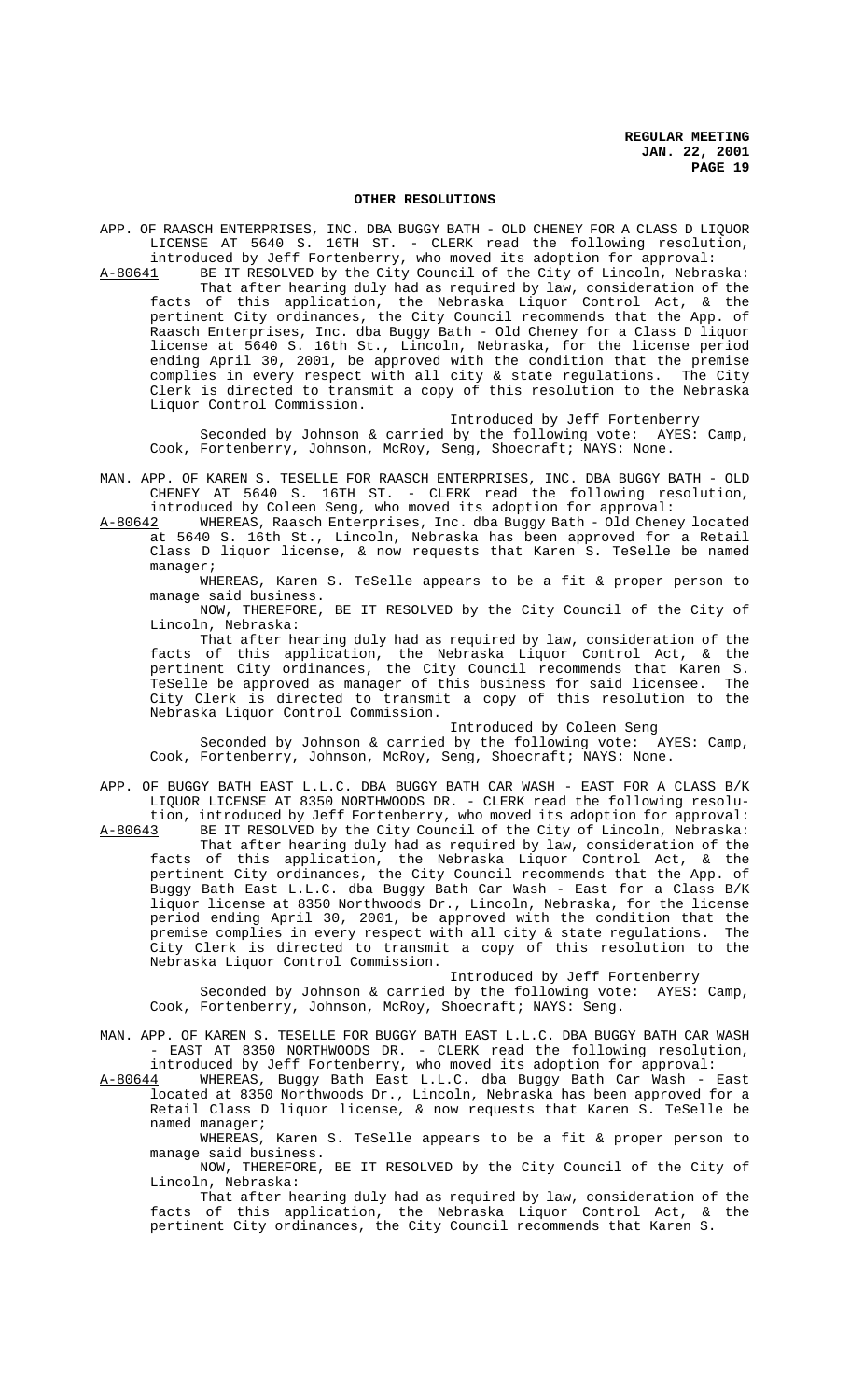TeSelle be approved as manager of this business for said licensee. The City Clerk is directed to transmit a copy of this resolution to the Nebraska Liquor Control Commission.

Introduced by Jeff Fortenberry Seconded by Johnson & carried by the following vote: AYES: Camp, Cook, Fortenberry, Johnson, McRoy, Seng, Shoecraft; NAYS: None.

APP. OF COLUMBUS LINCOLN HOTEL PROP. L.C. DBA HOLIDAY INN DOWNTOWN FOR A LIQUOR CATERING LICENSE AT 141 N. 9TH ST. - CLERK read the following resolution,

introduced by Cindy Johnson, who moved its adoption for approval:<br>A-80645 BE IT RESOLVED by the City Council of the City of Lincoln, Ne BE IT RESOLVED by the City Council of the City of Lincoln, Nebraska: That after hearing duly had as required by law, consideration of the facts of this application, the Nebraska Liquor Control Act, & the pertinent City ordinance, the City Council recommends that the App. of Columbus Lincoln Hotel Prop LC dba Holiday Inn Downtown for the issuance of a Catering Permit to the existing liquor license, located at 141 N. 9th St., Lincoln, Nebraska, be approved with the condition that the premise complies in every respect with all city & state regulations.

BE IT FURTHER RESOLVED that a copy of this resolution be transmitted by the City Clerk to the Nebraska Liquor Control Commission.

Introduced by Cindy Johnson

Seconded by Seng & carried by the following vote: AYES: Camp, Cook, Fortenberry, Johnson, McRoy, Seng, Shoecraft; NAYS: None.

MAN. APP. OF <u>WILLIAM R.</u> KOLLER FOR WHITEHEAD OIL COMPANY DBA U-STOP CONVENIENCE SHOP AT 8231 E. "O" ST. - CLERK read the following resolution, introduced by Cindy Johnson, who moved its adoption for approval:

A-80646 WHEREAS, Whitehead Oil Company dba U-Stop Convenience Shop located at 8231 E. O St., Lincoln, Nebraska has been approved for a Retail Class B liquor license, & now requests that Robert W. Koller be named manager; WHEREAS, Robert W. Koller appears to be a fit & proper person to manage said business.

NOW, THEREFORE, BE IT RESOLVED by the City Council of the City of Lincoln, Nebraska:

That after hearing duly had as required by law, consideration of the facts of this application, the Nebraska Liquor Control Act, & the pertinent City ordinances, the City Council recommends that Robert W. Koller be approved as manager of this business for said licensee. The City Clerk is directed to transmit a copy of this resolution to the Nebraska Liquor Control Commission.

Introduced by Cindy Johnson

Seconded by Seng & carried by the following vote: AYES: Camp, Cook, Fortenberry, Johnson, McRoy, Seng, Shoecraft; NAYS: None.

APP. OF TWISTED STEELE, INC. DBA THE SIDETRACK FOR A CLASS C LIQUOR LICENSE AT 935 "O" ST. - CLERK read the following resolution, introduced by Cindy Johnson, who moved its adoption for approval:<br>A-80647 BE IT RESOLVED by the City Council of the

BE IT RESOLVED by the City Council of the City of Lincoln, Nebraska: That after hearing duly had as required by law, consideration of the facts of this application, the Nebraska Liquor Control Act, & the pertinent City ordinances, the City Council recommends that the App. of Twisted Steele, Inc. dba The Sidetrack for a Class C liquor license at 935 "O" St., Lincoln, Nebraska, for the license period ending October 31, 2001, be approved with the condition that the premise complies in every respect with all city & state regulations. The City Clerk is directed to transmit a copy of this resolution to the Nebraska Liquor Control Commission.

Introduced by Cindy Johnson

Seconded by Seng & carried by the following vote: AYES: Camp, Cook, Fortenberry, Johnson, McRoy, Seng, Shoecraft; NAYS: None.

MAN. APP. OF MATTHEW S. VRZAL FOR TWISTED STEELE, INC. DBA THE SIDETRACK AT 935 "O" ST. - CLERK read the following resolution, introduced by Cindy Johnson, who moved its adoption:

A-80648 WHEREAS, Twisted Steele, Inc. dba The Sidetrack located at 935 "O" St., Lincoln, Nebraska has been approved for a Retail Class C liquor license, & now requests that Matthew S. Vrzal be named manager;

WHEREAS, Matthew S. Vrzal appears to be a fit & proper person to manage said business.

NOW, THEREFORE, BE IT RESOLVED by the City Council of the City of Lincoln, Nebraska:

That after hearing duly had as required by law, consideration of the facts of this application, the Nebraska Liquor Control Act, & the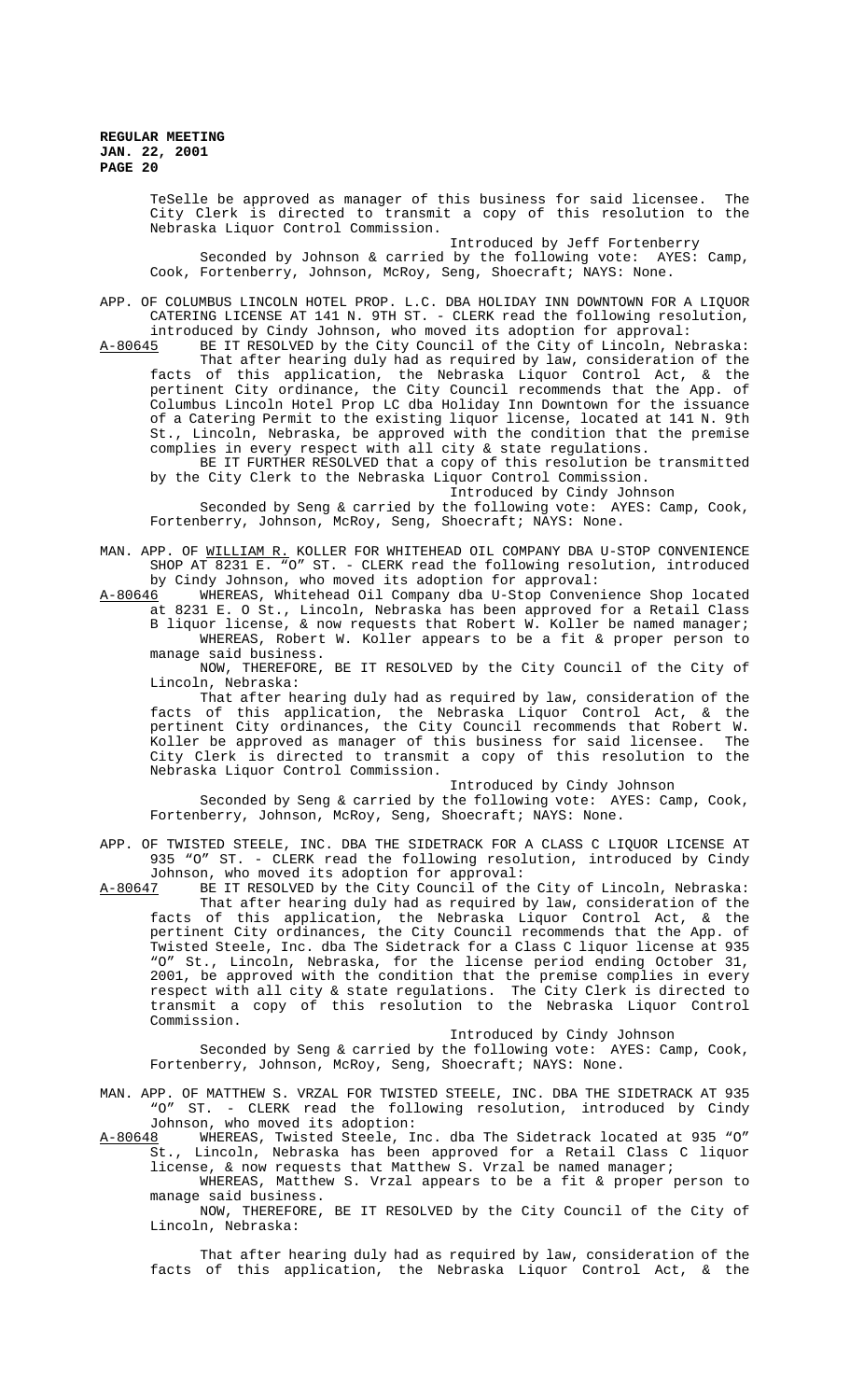pertinent City ordinances, the City Council recommends that Matthew S. Vrzal be approved as manager of this business for said licensee. The City Clerk is directed to transmit a copy of this resolution to the Nebraska Liquor Control Commission.

Introduced by Cindy Johnson

Seconded by Seng & carried by the following vote: AYES: Camp, Cook, Fortenberry, Johnson, McRoy, Seng, Shoecraft; NAYS: None.

MAN. APP. OF APRIL DYAS FOR WHITEHEAD OIL COMPANY DBA U-STOP CONVENIENCE SHOP AT 2529 N.W. 12TH ST. - PRIOR to reading:

SENG Moved continue Pub. Hearing & to delay Action on this application for 1 week to 1/29/01.

Seconded by Johnson & carried by the following vote: AYES: Camp, Cook, Fortenberry, Johnson, McRoy, Seng, Shoecraft; NAYS: None.

- APP. OF WIND CHIMES INC. DBA WIND CHIMES TO EXPAND ITS CLASS I LIQUOR LICENSE BY AN AREA MEASURING 27' BY 28' IN THE NORTHEAST CORNER AT 3520 VILLAGE DR., SUITE 100. - PRIOR to reading:
- SENG Moved continue Pub. Hearing & to delay Action on this application for 1 week to 1/29/01.

Seconded by Johnson & carried by the following vote: AYES: Camp, Cook, Fortenberry, Johnson, McRoy, Seng, Shoecraft; NAYS: None.

APPOINTING SUSIE SUP TO THE PARKS & RECREATION ADVISORY BOARD TO FILL AN UNEXPIRED TERM EXPIRING APRIL 27, 2002 - CLERK read the following resolution, introduced by Coleen Seng, who moved its adoption:

A-80649 BE IT RESOLVED by the City Council of the City of Lincoln, Nebraska: That the appointment of Susie Sup to the Parks & Recreation Advisory Board to fill an unexpired term expiring April 27, 2002 is hereby approved.

Introduced by Coleen Seng

Seconded by Johnson & carried by the following vote: AYES: Camp, Cook, Fortenberry, Johnson, McRoy, Seng, Shoecraft; NAYS: None.

- ACCEPTING A \$100,000 DONATION FROM THE FAMILY OF JEROME WARNER FOR THE DEVELOP-MENT OF INTERPRETATION ELEMENTS AT THE WETLAND SITE GENERALLY LOCATED AT THE NORTHWEST CORNER OF N. 98TH ST. & HWY. 6 - CLERK read the following resolution, introduced by Coleen Seng, who moved its adoption:<br>A-80650 WHEREAS, the City owns certain wetlands property at the
- WHEREAS, the City owns certain wetlands property at the northwest corner of 98th St. & Cornhusker Highway which property was acquired from the family of the late Senator Jerome Warner; &

WHEREAS, the children of Jerome Warner wish to donate \$100,000.00 through the City's Parks & Recreation Dept. for the development of interpretation elements including signs, trails, & boardwalks in said wetlands area; &

WHEREAS, the Warner Family has requested that the interpretive wetlands be designated as the Charles L. Warner Interpretive Wetlands in memory of their uncle, Charles L. Warner, an active conservationist; &

WHEREAS, the acceptance of the donation for the development of the wetlands area will be of value to the City of Lincoln & the citizens thereof.

NOW, THEREFORE, BE IT RESOLVED by the City Council of the City of Lincoln, Nebraska:

That the offer by the children of the late Senator Jerome Warner to donate \$100,000.00 for the development of interpretation elements including signs, trails, & boardwalks, & further to designate the area as the Charles L. Warner Interpretive Wetlands is hereby accepted & approved. Introduced by Coleen Seng

Seconded by Johnson & carried by the following vote: AYES: Camp, Cook, Fortenberry, Johnson, McRoy, Seng, Shoecraft; NAYS: None.

REAPPOINTING JIM LANGTRY & MAURA KELLY-TOLZIN TO THE GOVERNMENT ACCESS & INFORMA-TION COMMITTEE FOR 1-YR. TERMS EXPIRING DEC. 31, 2001 - CLERK read the following resolution, introduced by Coleen Seng, who moved its adoption: A-80652 BE IT RESOLVED by the City Council of the City of Lincoln, Nebraska: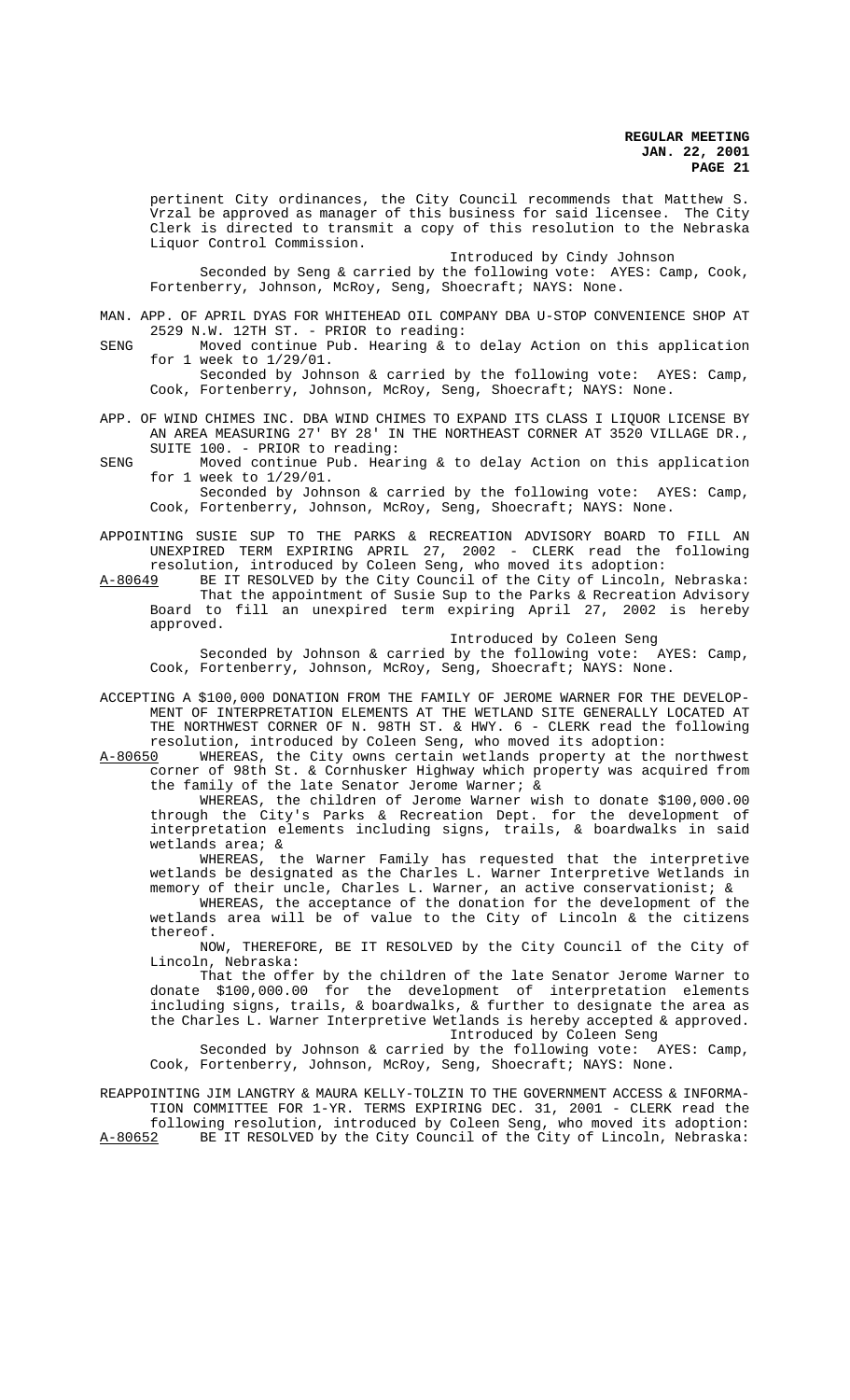> That the reappointment of Jim Langtry & Maura Kelly-Tolzin to the Government Access & Information Committee for a 1-yr. term expiring Dec. 31, 2001 is hereby approved.

Introduced by Coleen Seng

Seconded by Johnson & carried by the following vote: AYES: Camp, Cook, Fortenberry, Johnson, McRoy, Seng, Shoecraft; NAYS: None.

APPOINTING SHANNON IDEUS TO THE GOVERNMENT ACCESS & INFORMATION COMMITTEE FOR A 1-YR. TERM EXPIRING DEC. 31, 2001 - CLERK read the following resolution,

introduced by Coleen Seng, who moved its adoption:<br>A-80653 BE IT RESOLVED by the City Council of the City BE IT RESOLVED by the City Council of the City of Lincoln, Nebraska: That the appointment of Shannon Ideus to the Government Access & Information Committee for a one-year term expiring Dec. 31, 2001 is hereby approved.

Introduced by Coleen Seng

Seconded by Johnson & carried by the following vote: AYES: Camp, Cook, Fortenberry, Johnson, McRoy, Seng, Shoecraft; NAYS: None.

APPOINTING RANDY BOLDT, CHARLENE GONDRING, & DR. AMEETA MARTIN TO THE EMERGENCY MEDICAL SERVICES INC. BOARD OF DIRECTORS FOR TERMS EXPIRING MARCH 28, 2001, MARCH 28, 2002, & MARCH 28, 2002 RESPECTIVELY - CLERK read the following resolution, introduced by Coleen Seng, who moved its adoption: A-80654 BE IT RESOLVED by the City Council of the City of Lincoln, Nebraska:

That the appointment of Randy Boldt, Charlene Gondring, & Dr. Ameeta Martin to the Emergency Medical Services Inc. Board of Directors for terms expiring March 28, 2001, March 28, 2002, & March 28, 2002, respectively, is hereby approved.

Introduced by Coleen Seng

Seconded by Johnson & carried by the following vote: AYES: Camp, Cook, Fortenberry, Johnson, McRoy, Seng, Shoecraft; NAYS: None.

REAPPOINTING SARAH PORTO & MARY BECK TO THE LINCOLN-LANCASTER WOMEN'S COMMISSION FOR 3-YR. TERMS EXPIRING JAN. 1, 2004 - CLERK read the following resolution, introduced by Coleen Seng, who moved its adoption:

A-80656 BE IT RESOLVED by the City Council of the City of Lincoln, Nebraska: That the reappointment of Sarah Porto & Mary Beck to the Lincoln-Lancaster Women's Commission for three-year terms expiring Jan. 1, 2004 is hereby approved.

Introduced by Coleen Seng

Seconded by Johnson & carried by the following vote:  $AYES:$  Camp, Cook, Fortenberry, Johnson, McRoy, Seng, Shoecraft; NAYS: None.

APPOINTING NANCY INTERMILL & HELEN MOORE TO THE LINCOLN-LANCASTER WOMEN'S COMMIS-SION FOR TERMS EXPIRING JAN. 1, 2004 & MARCH 1, 2002 RESPECTIVELY - CLERK read the following resolution, introduced by Coleen Seng, who moved its adoption:

A-80657 BE IT RESOLVED by the City Council of the City of Lincoln, Nebraska: That the appointment of Nancy Intermill & Helen Moore to the Lincoln-Lancaster Women's Commission for terms expiring Jan. 1, 2004 & March 1, 2002, respectively, is hereby approved.

Introduced by Coleen Seng

Seconded by Johnson & carried by the following vote: AYES: Camp, Cook, Fortenberry, Johnson, McRoy, Seng, Shoecraft; NAYS: None.

- APPROVING A MEMORANDUM OF UNDERSTANDING BETWEEN THE CITY'S FIRE PREVENTION BUREAU & THE STATE OF NEBRASKA, NEBRASKA STATE PATROL, TO PROVIDE FOR MUTUAL AID & COOPERATION IN DEPLOYMENT OF PERSONNEL, EQUIPMENT, & RESOURCES RELATING TO BOMB & EXPLOSIVE RELATED INCIDENTS - CLERK read the following resolution, introduced by Coleen Seng, who moved its adoption:<br>A-80659 BE IT RESOLVED by the City Council of the City of Lincoln,
- A-80659 BE IT RESOLVED by the City Council of the City of Lincoln, Nebraska, that the attached Memorandum of Understanding between the State of Nebraska, Nebraska State Patrol, & the City of Lincoln, Bureau of Fire Prevention, to provide for mutual aid & cooperation in deployment of personnel, equipment, & resources relating to bomb & explosive related incidents, is hereby approved & the Mayor is authorized to execute the same on behalf of the City of Lincoln, Nebraska.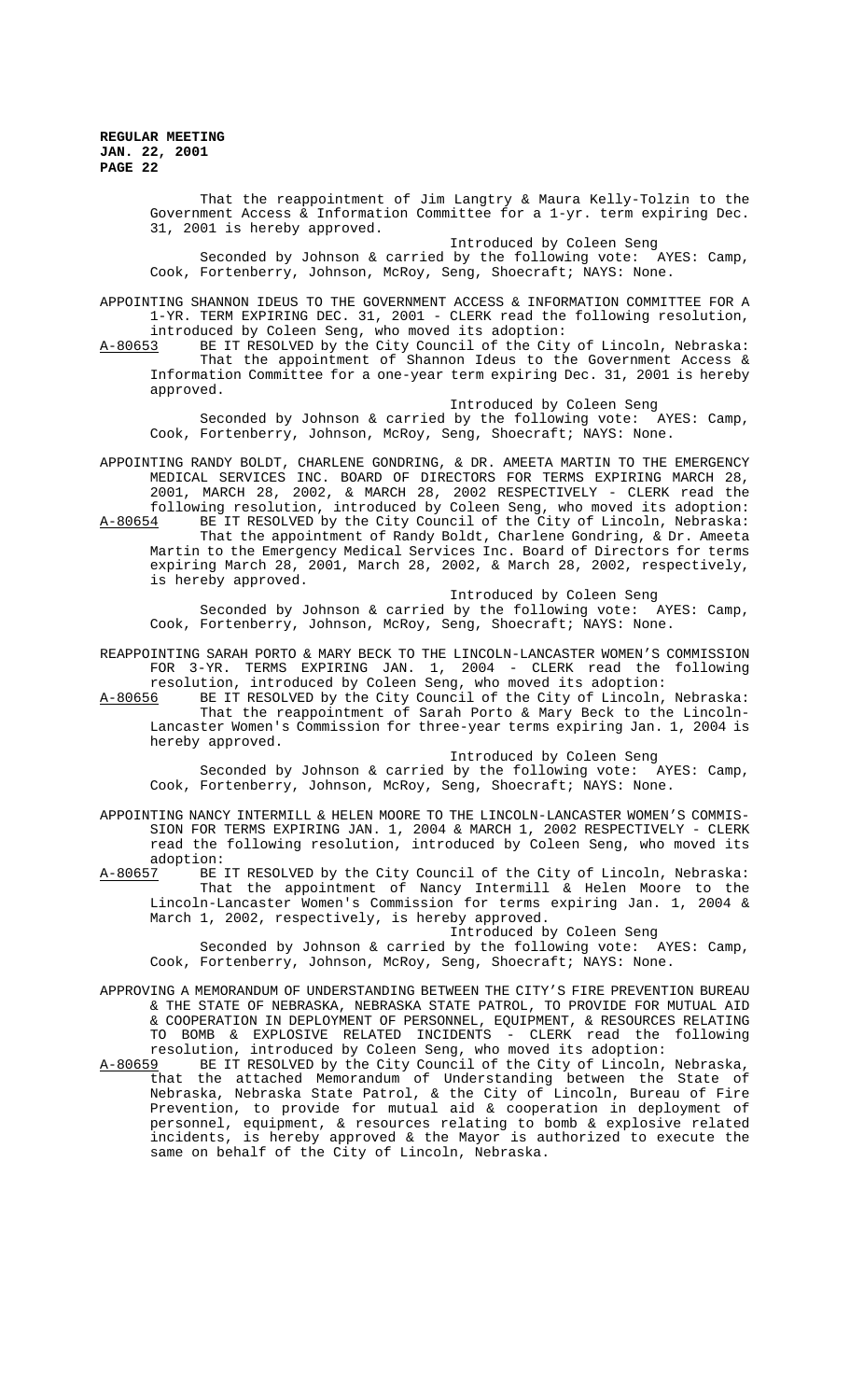BE IT FURTHER RESOLVED that the City Clerk is directed to return two originals of this Agreement to the Dept. of Safety, Bureau of Fire Prevention, Attention: Bill Moody, for transmittal to the State of Nebraska.

Introduced by Coleen Seng

Seconded by Johnson & carried by the following vote: AYES: Camp, Cook, Fortenberry, Johnson, McRoy, Seng, Shoecraft; NAYS: None.

APPOINTING MARIA SALINAS SHERFFIUS TO THE LINCOLN-LANCASTER WOMEN'S COMMISSION FOR A 3-YR. TERM EXPIRING JAN. 1, 2004 - CLERK read the following resolution, introduced by Coleen Seng, who moved its adoption:

A-80660 BE IT RESOLVED by the City Council of the City of Lincoln, Nebraska: That the appointment of Maria Salinas Sherffius to the Lincoln-Lancaster Women's Commission for a three-year term expiring Jan. 1, 2004 is hereby approved.

Introduced by Coleen Seng

Seconded by Johnson & carried by the following vote: AYES: Camp, Cook, Fortenberry, Johnson, McRoy, Seng, Shoecraft; NAYS: None.

APPROVING THE REAPPOINTMENT OF DANA W. ROPER AS THE CITY ATTORNEY FOR A 2-YR. TERM EXPIRING JAN. 18, 2003 - CLERK read the following resolution, introduced by Coleen Seng, who moved its adoption:

A-80661 BE IT RESOLVED by the City Council of the City of Lincoln, Nebraska: That the reappointment of Dana W. Roper as the City Attorney for a 2-year term expiring Jan. 18, 2003, is hereby approved.

Introduced by Coleen Seng

Seconded by Johnson & carried by the following vote: AYES: Camp, Cook, Fortenberry, Johnson, McRoy, Seng, Shoecraft; NAYS: None.

### **ORDINANCES - 1ST & 2ND READING**

- APPROVING AN AGRMT. BETWEEN THE CITY & AT&T WIRELESS, PCS, L.L.C. FOR THE LEASE OF SPACE FOR THE INSTALLATION & OPERATION OF TELECOMMUNICATIONS ANTENNA & ASSOCIATED GROUND SPACE ON THE 911 TOWER ON PROPERTY GENERALLY LOCATED AT 14TH & MILITARY RD. - CLERK read an ordinance, introduced by Coleen Seng, whereas, the City of Lincoln, desires to lease space on its 911 tower, generally located at 14th & Military Rd., to AT&T Wireless PCS, LLC, a Delaware limited liability company (hereinafter "AT&T") for telecommunication uses on the tower & associated ground space, the first time.
- CHANGE OF ZONE 3296 APP. OF THE DIRECTOR OF URBAN DEVELOPMENT FOR A CHANGE FROM R-6 RESIDENTIAL TO B-3 COMMERCIAL ON PROPERTY GENERALLY LOCATED AT N. 27TH & S STS. - CLERK read an ordinance, introduced by Coleen Seng, amending the Lincoln Zoning Dist. Maps attached to & made a part of Title 27 of the LMC, as provided by Sec. 27.05.020 of the LMC, by changing the boundaries of the districts established & shown thereon, the first time.
- AUTHORIZING A TRANSFER OF APPROPRIATIONS WITHIN THE SANITARY SEWER CONSTRUCTION FUND & THE WATER CONSTRUCTION FUND IN THE AMOUNT OF \$94,889.00 FROM PROJ.<br>502002 (WW PAINT BOOTH), 700916 (WW ELEC. IMPS MAIN SUBSTATION), 701172 502002 (WW PAINT BOOTH), 700916 (WW ELEC. IMPS MAIN SUBSTATION), 701172 (WW STANDBY GEN NW7TH & OAK CREEK), & 700359 (SELECTED REPL.) TO PROJ. 502390 (WW CONTROLS-IMPR. & REPLACEMENT); & IN THE AMOUNT OF \$172,008.00 FROM PROJ. 506213 (54" TRANSMISSION MAIN FROM ASHLAND TO 7TH & VINE STS. RESERVOIR) & 701024 (WELL REPLACEMENTS AT ASHLAND) <u>TO</u> PROJ. 701283 (WATER TRANSMISSION PUMP STATION REPLACEMENT), 500480 (WATER TREATMENT PLANT EXPANSION REHABILITATION), 700311 (WATER DATA LINK TO ASHLAND), 700844 (DIESEL SYSTEM MODIFICATIONS & CLEANUP), 700941 (WATER CONTROL ROOM REMODELING), & 701025 (PVC STORAGE BUILDING) - CLERK read an ordinance, introduced by Coleen Seng, approving the transfer of appropriations between certain capital improvement projects within the San. Sewer Construction Fund & the Water Construction Fund, the first time.
- CHANGE OF ZONE 3295 APP. OF VALENTINO'S FOR A CHANGE FROM R-6 RESIDENTIAL TO B-1 LOCAL BUSINESS ON PROPERTY GENERALLY LOCATED AT N. 35TH & HOLDREGE STS. - CLERK read an ordinance, introduced by Annette McRoy, amending the Lincoln Zoning Dist. Maps attached to & made a part of Title 27 of the LMC, as provided by Section 27.05.020 of the LMC, by changing the boundaries of the districts established & shown thereon, the second time.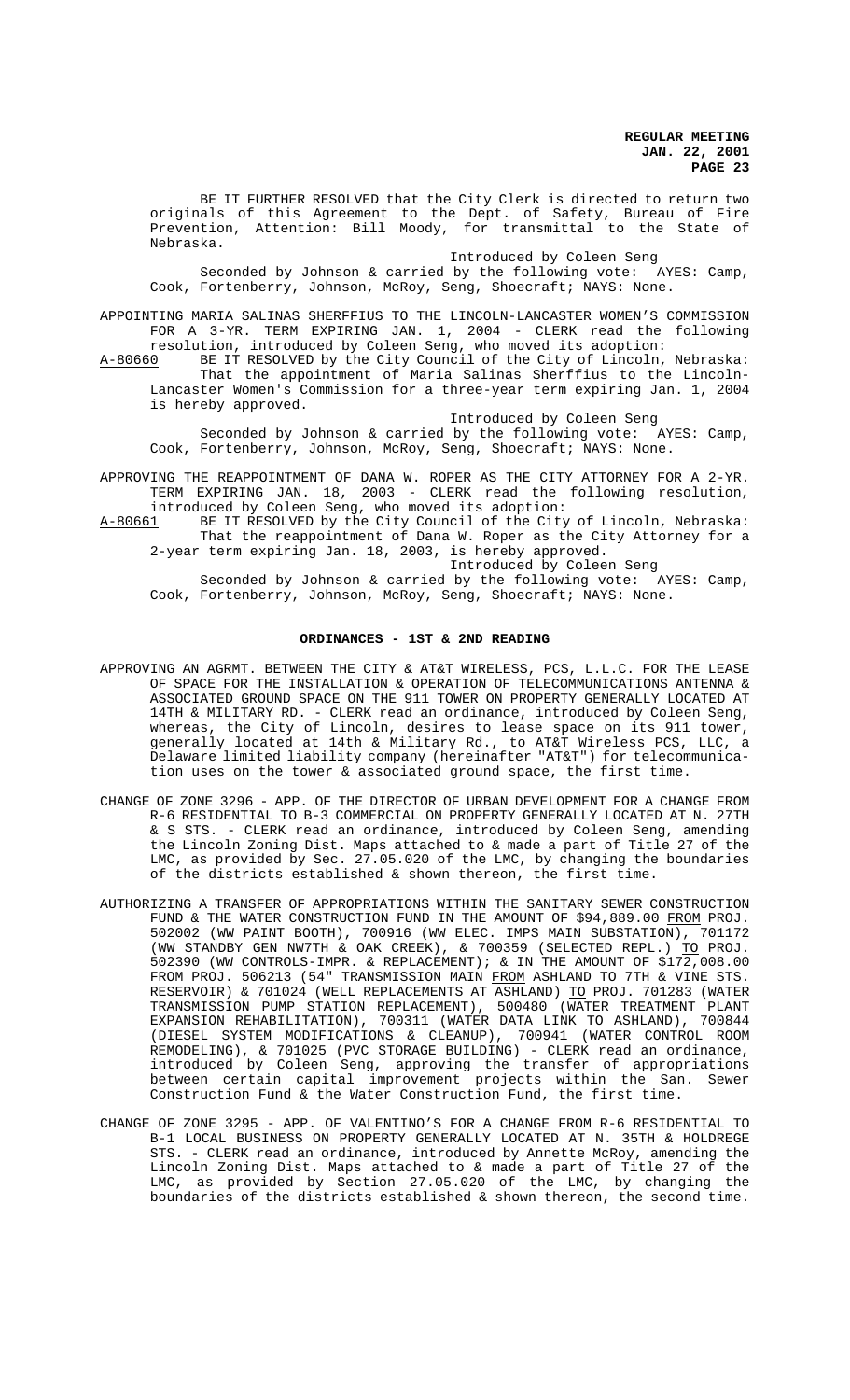- AMENDING THE CORPORATE LIMITS OF THE CITY BY ANNEXING APPROX. 0.19 ACRES OF PRO-PERTY GENERALLY LOCATED EAST OF 84TH STREET BETWEEN PIONEERS BLVD. & OLD CHENEY RD. - CLERK read an ordinance, introduced by Annette McRoy, amending section 10 of Ord. 8730, passed May 17, 1965, as last amended by Section 1 of Ord. 17769, passed Dec. 4, 2000, prescribing & defining the corporate limits of the City of Lincoln, Nebraska; & repealing Section 10 of Ord. 8730 passed May 17, 1965, as last amended by Section 1 of Ord. 17769, passed Dec. 4, 2000, as hitherto existing, the second time.
- CHANGE OF ZONE 3294 APP. OF D&D DEVELOPMENT, INC. FOR A CHANGE FROM R-3 RESIDENTIAL TO AG AGRICULTURAL, & FROM AG AGRICULTURAL TO R-3 RESIDENTIAL ON PROPERTY GENERALLY LOCATED EAST OF 84TH ST. BETWEEN PIONEERS BLVD. & OLD CHENEY RD. - CLERK read an ordinance, introduced by Annette McRoy, amending the Lincoln Zoning Dist. Maps attached to & made a part of Title 27 of the LMC, as provided by Sec. 27.05.020 of the LMC, by changing the boundaries of the districts established & shown thereon, the second time.
- AMENDING ORD. 17705 RELATING TO THE PAY SCHEDULES OF EMPLOYEES WHOSE CLASSIFICA-TIONS ARE ASSIGNED TO THE PAY RANGE PREFIXED BY THE LETTER "C" BY CREATING THE JOB CLASSIFICATIONS OF "TRANSFER EMERGENCY MEDICAL TECHNICIAN" & "TRANSFER PARAMEDIC" - PRIOR to reading:
- SENG Moved to amend Bill 01-4 in the following manner:
	- (a) On Page 1, Line 4, delete the period after the word Paramedic & add the following phrase after the quotation marks:
		- ; & declaring an emergency.
	- (b) On Page 1, Line 11, delete the word "That" & insert the following phrase in lieu thereof:
		- Whereas an emergency exists,

& to suspend the Council rules to have 2nd & 3rd Reading on this date.

Seconded by McRoy & carried by the following vote: AYES: Camp, Cook, Fortenberry, Johnson, McRoy, Seng, Shoecraft; NAYS: None.

- CLERK Read an ordinance, introduced by Annette McRoy, amending Section 3 of Ord. 17705 relating to the pay schedules of employees whose classifications are assigned to the pay range which is prefixed by the letter "C" by creating the job classifications of "Transfer Emergency Medical Technician" & "Transfer Paramedic"; & declaring an emergency, the second time. **(See further Council Action under "ORDINANCES - 3RD READING".)**
- AMENDING SECTION 2.76.155 & 2.76.395 OF THE LMC TO ALLOW SPECIFIED PART-TIME EMPLOYEES TO RECEIVE LONGEVITY PAY, REVISING THE VACATION EARNINGS SCHEDULE OF EMPLOYEES WHOSE CLASSIFICATIONS ARE ASSIGNED TO THE PAY RANGE PREFIXED BY THE LETTER "M", & CLARIFYING PROVISIONS REGARDING WAIVING VACATION & VACATION PAYOUT - CLERK read an ordinance, introduced by Annette McRoy, amending Chapter 2.76 of the LMC relating to the City's personnel system by amending Sec. 2.76.155 to allow specified part-time employees to receive longevity pay; amending Section 2.76.395 to establish a procedure for the payout of a vacation bank, to clarify language regarding waived vacation, to revise the vacation earnings schedule for employees with a pay range prefixed by "M" & to allow those employees to use vacation during the second six months of employment; & repealing Secs. 2.76.155 & 2.76.395 of the LMC as hitherto existing, the second time.
- AMENDING ORD. 17707 RELATING TO THE PAY SCHEDULES OF EMPLOYEES WHOSE CLASSIFICA-TIONS ARE ASSIGNED TO THE PAY RANGE WHICH IS PREFIXED BY THE LETTER "N" BY CREATING THE JOB CLASSIFICATION OF "INTERNET SUPPORT SPECIALIST" & DELETING THE JOB CLASSIFICATIONS OF "TRAFFIC SIGNAL SERVICE WORKER," "SIGN PAINTER I," "SIGN PAINTER II,"  $\&$  "PARKING METER REPAIR WORKER" - CLERK PAINTER I," "SIGN PAINTER II," & "PARKING METER REPAIR WORKER" read an ordinance, introduced by Annette McRoy, amending Section 1 of Ord. 17707 relating to the pay schedules of employees whose classifications are assigned to the pay range which is prefixed by the letter "N" by creating the job classification of "Internet Support Specialist" & deleting the job classifications of "Traffic Signal Service Worker," "Sign Painter I", "Sign Painter II", & "Parking Meter Repair Worker", the second time.
- AMENDING ORD. 17705 RELATING TO THE PAY SCHEDULES OF EMPLOYEES WHOSE CLASSIFICA-TIONS ARE ASSIGNED TO THE PAY RANGE WHICH IS PREFIXED BY THE LETTER "A" BY DELETING THE JOB CLASSIFICATIONS OF "TRAFFIC MAINTENANCE SUPERVISOR," "TRAFFIC ENGINEER I," & "TRAFFIC ENGINEER II"; & RELATING TO THE PAY SCHEDULES OF EMPLOYEES WHOSE CLASSIFICATIONS ARE ASSIGNED TO THE PAY RANGE WHICH IS PREFIXED BY THE LETTER "C" BY DELETING THE JOB CLASSIFICATIONS OF "TRAFFIC SIGNAL TECHNICIAN I" & "TRAFFIC SIGNAL TECHNICIAN II" - CLERK read an ordinance, introduced by Annette McRoy, amending Section 1 of Ord. 17705 relating to the pay schedules of employees whose classifications are